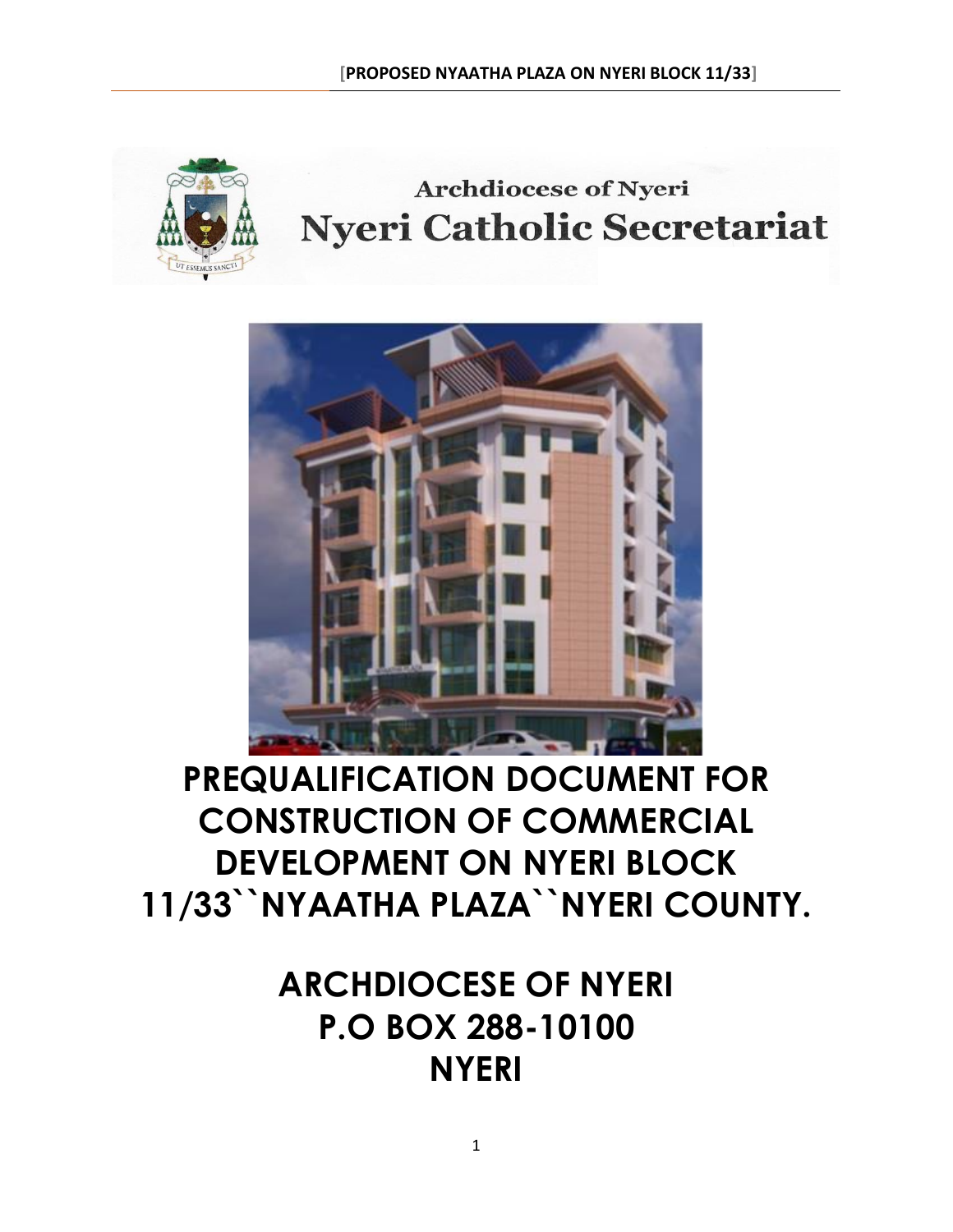#### **TABLE OF CONTENTS** Contents Page

| <b>CALLELIIS I AÑ</b> E |  |
|-------------------------|--|
|                         |  |
|                         |  |
|                         |  |
|                         |  |
|                         |  |
|                         |  |
|                         |  |
|                         |  |
|                         |  |
|                         |  |
|                         |  |
|                         |  |
|                         |  |
|                         |  |
|                         |  |
|                         |  |
|                         |  |
|                         |  |
|                         |  |
|                         |  |
|                         |  |
|                         |  |
|                         |  |
|                         |  |
|                         |  |
|                         |  |
|                         |  |
|                         |  |
|                         |  |
|                         |  |
|                         |  |
|                         |  |
|                         |  |
|                         |  |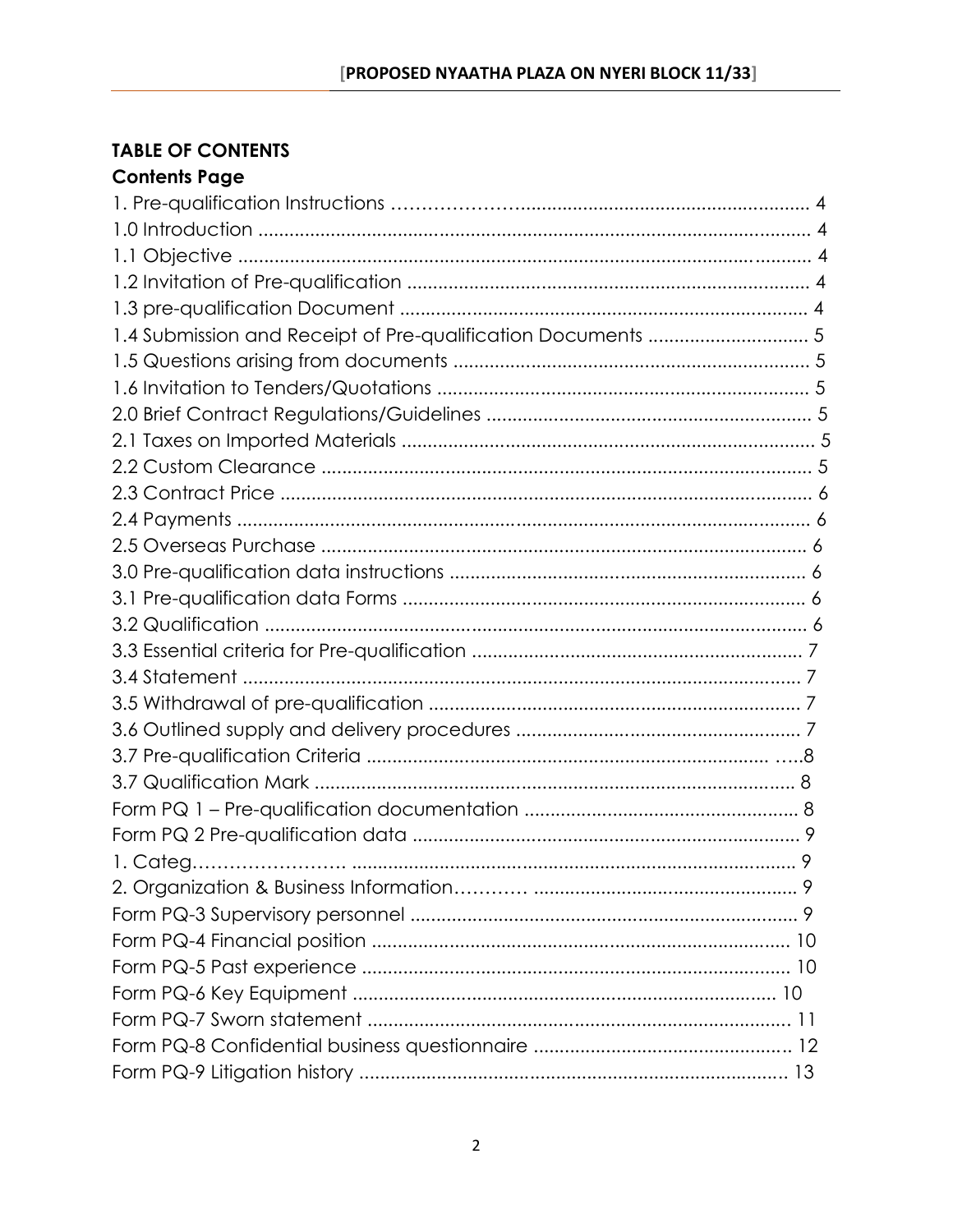## **1. PRE-QUALIFICATION INSTRUCTIONS**

## **1.1 Introduction**

The Archdiocese of Nyeri would like to invite interested candidates who must qualify by meeting the set of criteria as provided by the procuring entity to perform the contract of **Construction of Proposed Commercial Development on Nyeri Block 11/33 ``NYAATHA PLAZA``Nyeri County**.

The development comprises of multi storey building with the following schedule of Accommodation

- ➢ Basement Parking
- ➢ Ground floor –Commercial space
- ➢ First Floor- Commercial Space
- ➢ Second floor- Commercial space
- ➢ Third Floor: -Residential space
- ➢ Fourth floor –Residential space
- ➢ Fifth floor- Residential space
- ➢ Sixth Floor Residential space
- ➢ Seventh floor- Penthouse.

The total build up area is …**3406**…**SM**

#### **1.2 Pre-qualification Objective**

The main objective is to select competent contractors who will be invited to tender for Building Works and. Associated Services for the **Proposed Commercial Development on Nyeri Block 11/33 ``NYAATHA PLAZA``Nyeri County**.

#### **1.3 Invitation of Pre-qualification**

Construction companies registered with Registrar of Companies under the Law of Kenya in respective works are invited to submit their **PRE-QUALIFICATION**  documents to the **Archdiocese of Nyeri** so that they may be pre-qualified for submission of **Tenders**. Bids may be submitted in complete lots singly or in combination. The prospective companies are required to supply mandatory information for pre-qualification.

Application Documents are available at our finance offices-Kamakwa as well as on our website [www.adnyeri.org](http://www.adnyeri.org/) and adnhillfarm.co.ke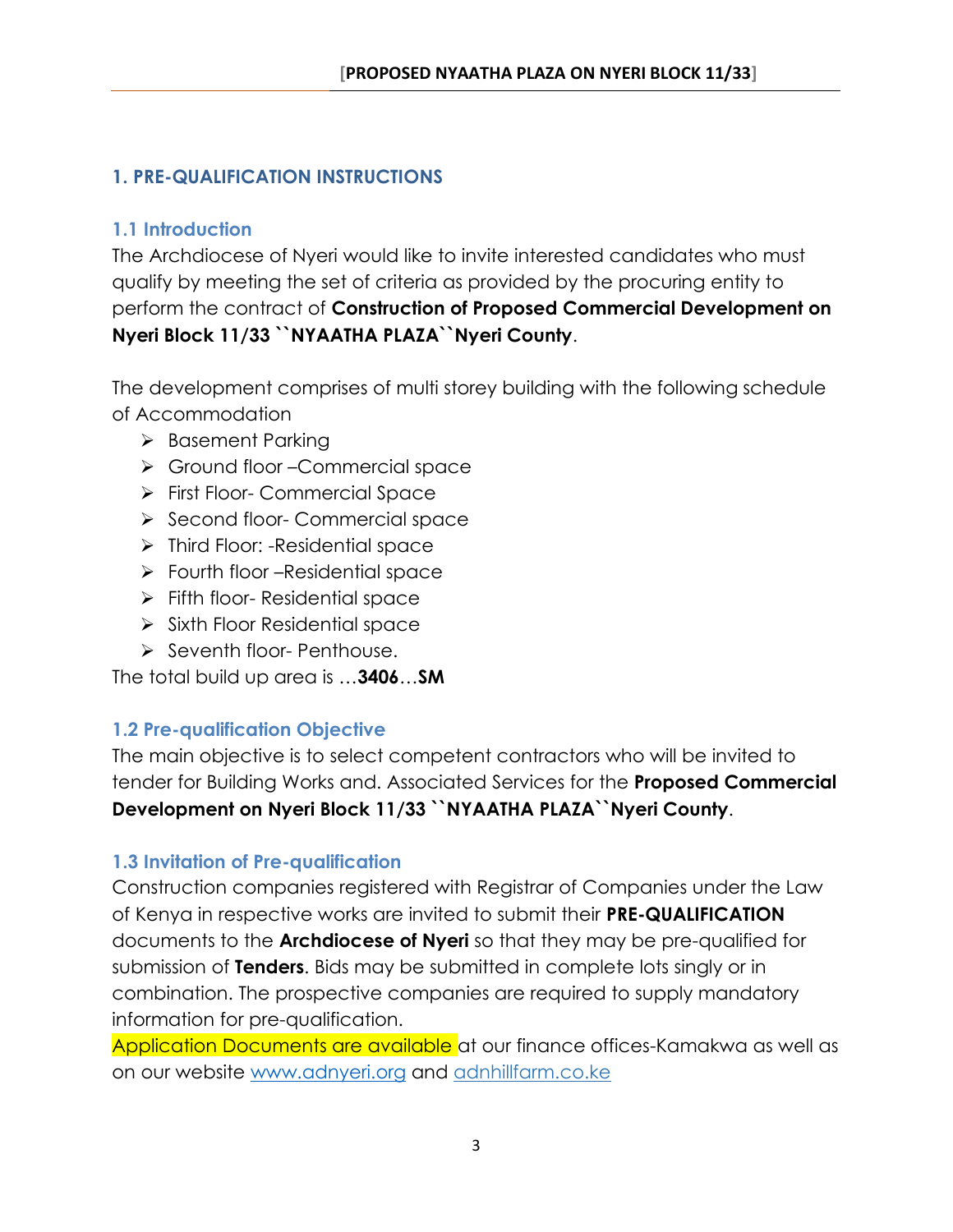## **1.4Experience**

Prospective companies must have carried out successful works of similar nature, size and complexity.

Potential companies must demonstrate the willingness and commitment to meet the pre-qualification criteria.

## **1.5 Pre-qualification Document**

This document includes questionnaire forms and documents required for prospective companies.

In order to be considered for pre-qualification prospective companies must submit all the information herein requested

All documents from prospective companies must be properly bound, no loose papers/ documents will be allowed

## **1.6 Submission and Receipt of Pre-qualification Documents**

Applicants shall submit the completed pre-qualification data and other requested information documents in plain sealed envelopes clearly marked with the relevant **application description** and addressed to:

## **THE PROCUREMENT OFFICER ARCHDIOCESE OF NYERI P.O BOX 288-10100 NYERI**

Completed pre-qualification documents should be deposited in the Tender Box located at the **Finance Office – Kamakwa not later than Friday, May 27, 2022 at 12 noon**.

Applications will be opened at 12.30pm in the presence of the Bidders or their representatives who choose to attend at the Finance Office Hall

## **1.7 Questions arising from documents**

Questions that may arise from the pre-qualification documents should be directed to the **Procurement Office Archdiocese of Nyeri** whose address is given in paragraph 1.6

## **1.8 Additional information**

The **Archdiocese of Nyeri** reserves the right to request submission of additional information from prospective bidders.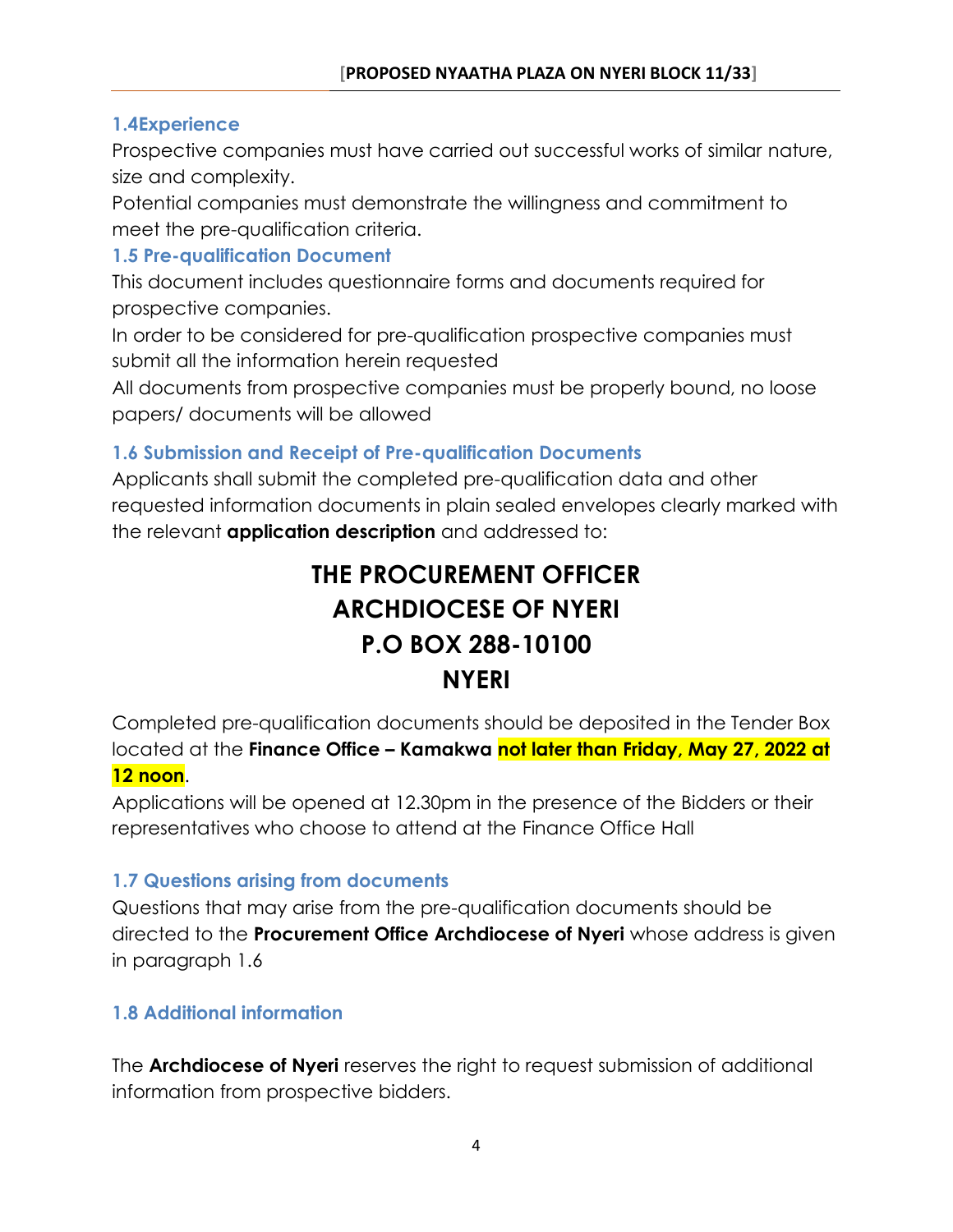#### **1.9 Invitation to Tenders/Quotations**

Bidding documents (Tender/Quotations) will be made available only to those bidders whose qualifications are accepted by the **Archdiocese of Nyeri** after scoring **70** points and above soon after the completion of the prequalification process.

#### **2.0 BRIEF CONTRACT REGULATIONS/GUIDELINES**

#### **2.1 Taxes on Imported Materials**

The works provider will have to pay custom duty and VAT as applicable for all imported materials to be supplied unless the item(s) is/are donor funded.

#### **2.2 Custom Clearance**

The works provider shall be responsible for custom clearance of their imported goods and materials.

#### **2.3 Contract Price**

The contract shall be of unit price type or cumulative of computed unit price and quantities required. Quantities may increase or decrease as determined by demand and on the authority of the client's Accounting Officer. Prices quoted be inclusive of all delivery charges and taxes

#### **2.4 Payments**

All works done shall be on credit as it may be stipulated in the contract Agreement.

#### **2.5 Overseas Purchase**

All overseas purchase shall be by Irrevocable Letter of Credit (ILC) or as it may be stipulated in the Contract Agreement.

## **3.0 PRE-QUALIFICATION DATA INSTRUCTIONS**

## **3.1 Pre-qualification data Forms**

**3.1.1.** The attached questionnaire PQ-1, PQ-2, PQ-3, PQ-4, PQ-5, PQ-6, PQ-7 and PQ-8 are to be completed by prospective works providers who wish to be prequalified for submission of tender for the **Category of Pre-qualification of**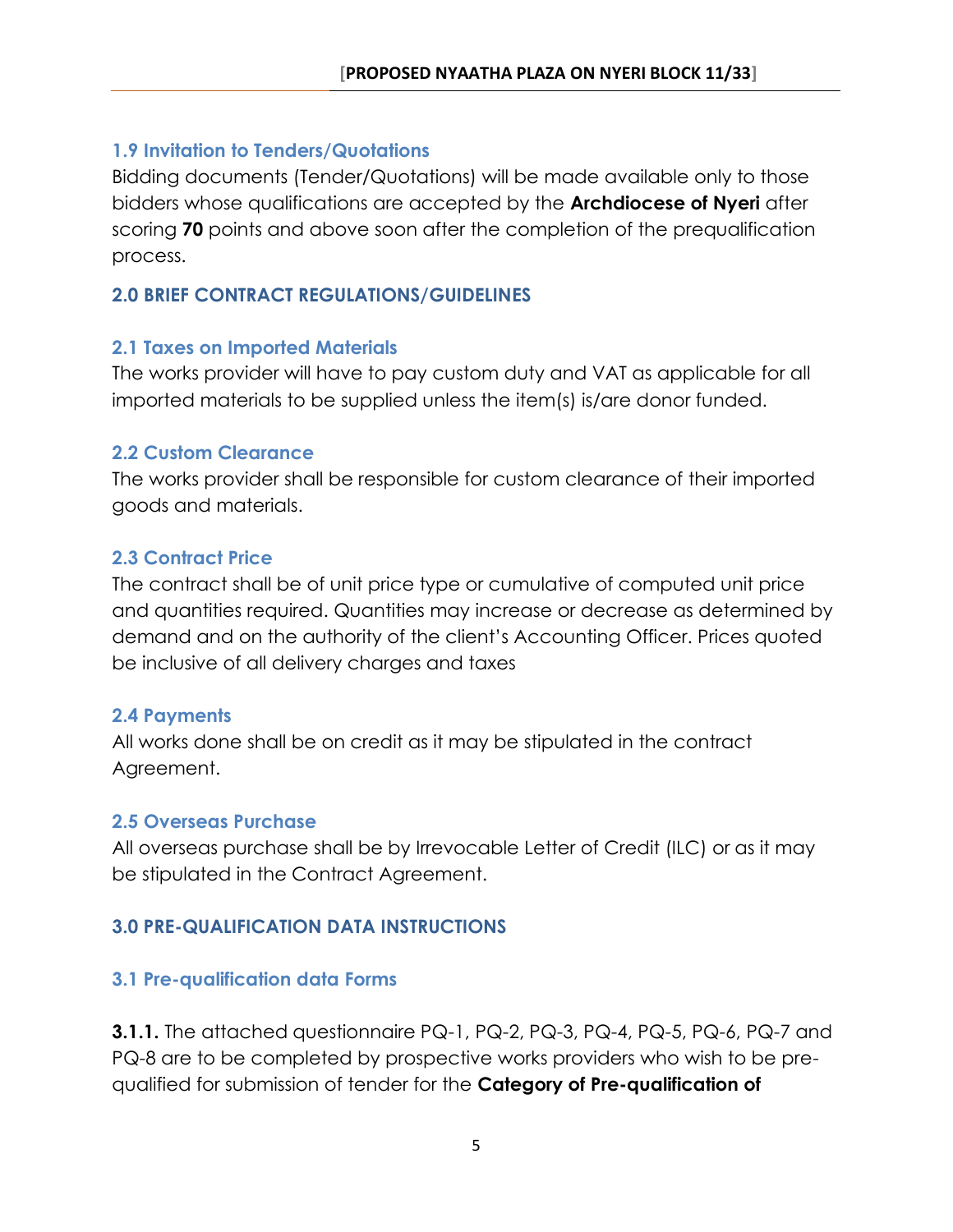**contractors for building for Construction of Proposed Commercial Development on Nyeri Block 11/33 ``NYAATHA PLAZA``Nyeri County**

**3.1.2.** The pre-qualification application forms which are not filled out completely and submitted in the prescribed manner will not be considered. All the documents that form part of the proposal must be written in the English language and in ink.

## **3.2 Qualification**

**3.2.1**. It is understood and agreed that the pre-qualification data on prospective bidders is to be used by the **Archdiocese of Nyeri** in determining, according to its sole judgment and discretion, the qualifications of prospective bidder to perform in respect to the tender lot as described by the client.

**3.2.2.** Prospective bidders will not be considered qualified unless in the judgment of **Archdiocese of Nyeri** they possess capability, experience, qualified personnel available and suitability of equipment and net current assets or working capital sufficient to satisfactory execute the contract for works.

## **Essential criteria for Pre-qualification**

## **3.3.1**. **Experience**

Prospective bidder shall have at least 3 years' experience in the provision of the works and allied items. In case of potential works provider should show competence, willingness and capacity to service the contract.

**3.3.2**. Prospective works providers require special experience and capability to organize and deliver the works on short notice.

## **3.3.3. Personnel**

Consultants shall provide pertinent information to demonstrate that they have qualified staff to carry out the assignment. CVs of the key personnel for individual or group to execute the contract must be indicated.

## **3.3.4. Key Equipment**

The key equipment whether owned or leased to undertake the works is critical in evaluating the bids. Evidence shall be required.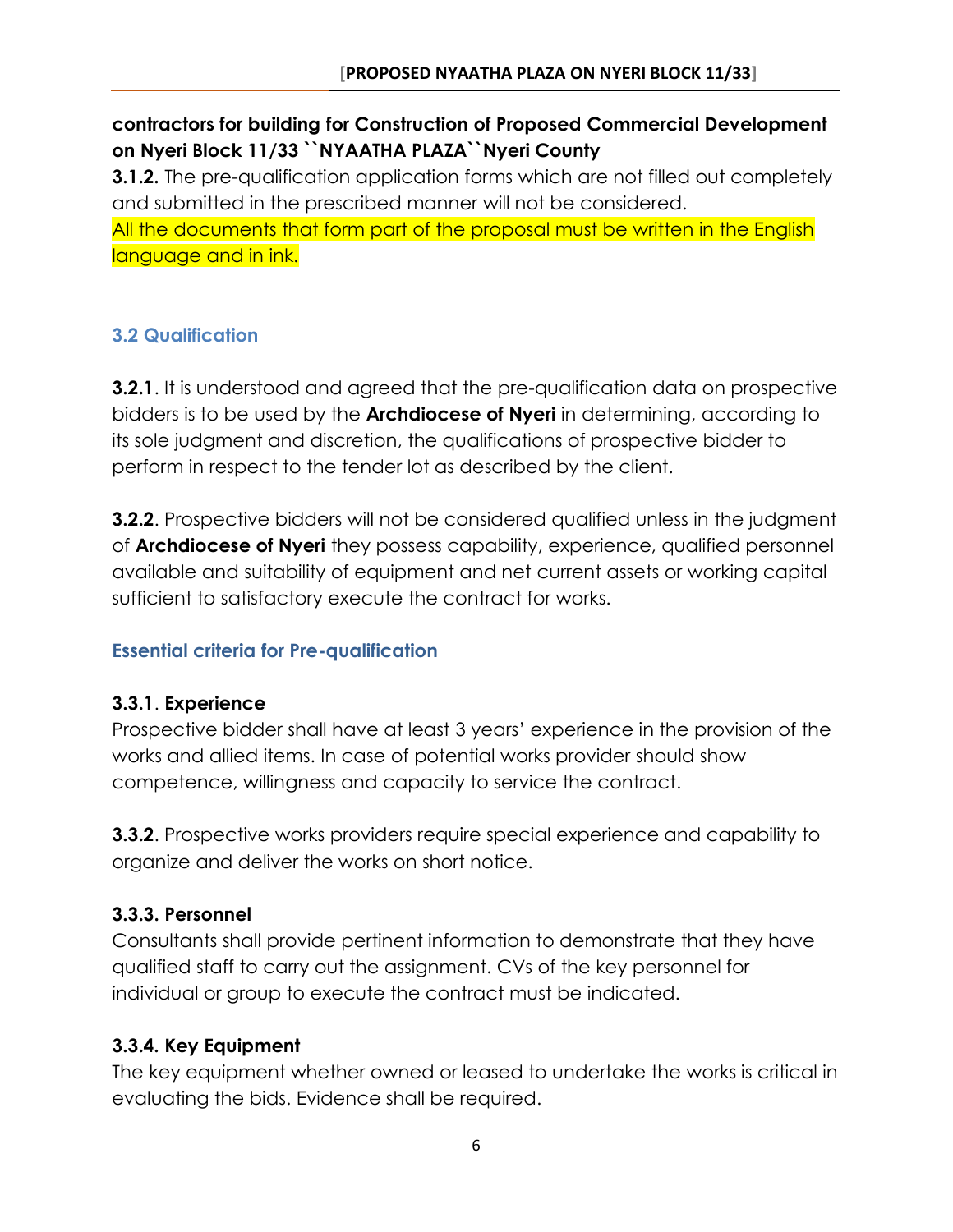## **3.3.5 Special consideration**

Special consideration will be given to the financial resources available as working capital, taking into account the amount of uncompleted orders on contract and now in progress data.

However, potential bidders should provide evidence of financial capacity to provide the works

#### **3.3.6 Past Performance**

Past performance will be given due consideration in pre-qualifying bidders. Letters of reference from past customers and final completion certificates should be included. You may also include copies of delivery/invoice notes.

#### **3.4 Statement**

Application must include a sworn statement form PQ-6 by the tenderer ensuring the accuracy of the information given.

#### **3.5 Withdrawal of pre-qualification**

Should condition arise between the time one is pre-qualified to bid and the bid opening date which in the opinion of the client/ **Archdiocese of Nyeri** could substantially change the performance and qualification of the bidder or his ability to perform such as but not limited to bankruptcy, change in ownership or new commitments the **Archdiocese of Nyeri** reserves the right to reject the tender from such a bidder even though he was initially pre-qualified.

#### **3.6 Outlined supply and delivery procedures**

The pre-qualified applicant should also submit a brief statement of supply, works and services delivery methods and procedures he plans to use to execute the contract from **PQ-2.** 

## **3.7 Pre-qualification Criteria**

## **Required information**

#### **Score Form Type Point**

| 1. Registration Documentation PQ-1 (10Mks) |  |
|--------------------------------------------|--|
|                                            |  |
|                                            |  |
|                                            |  |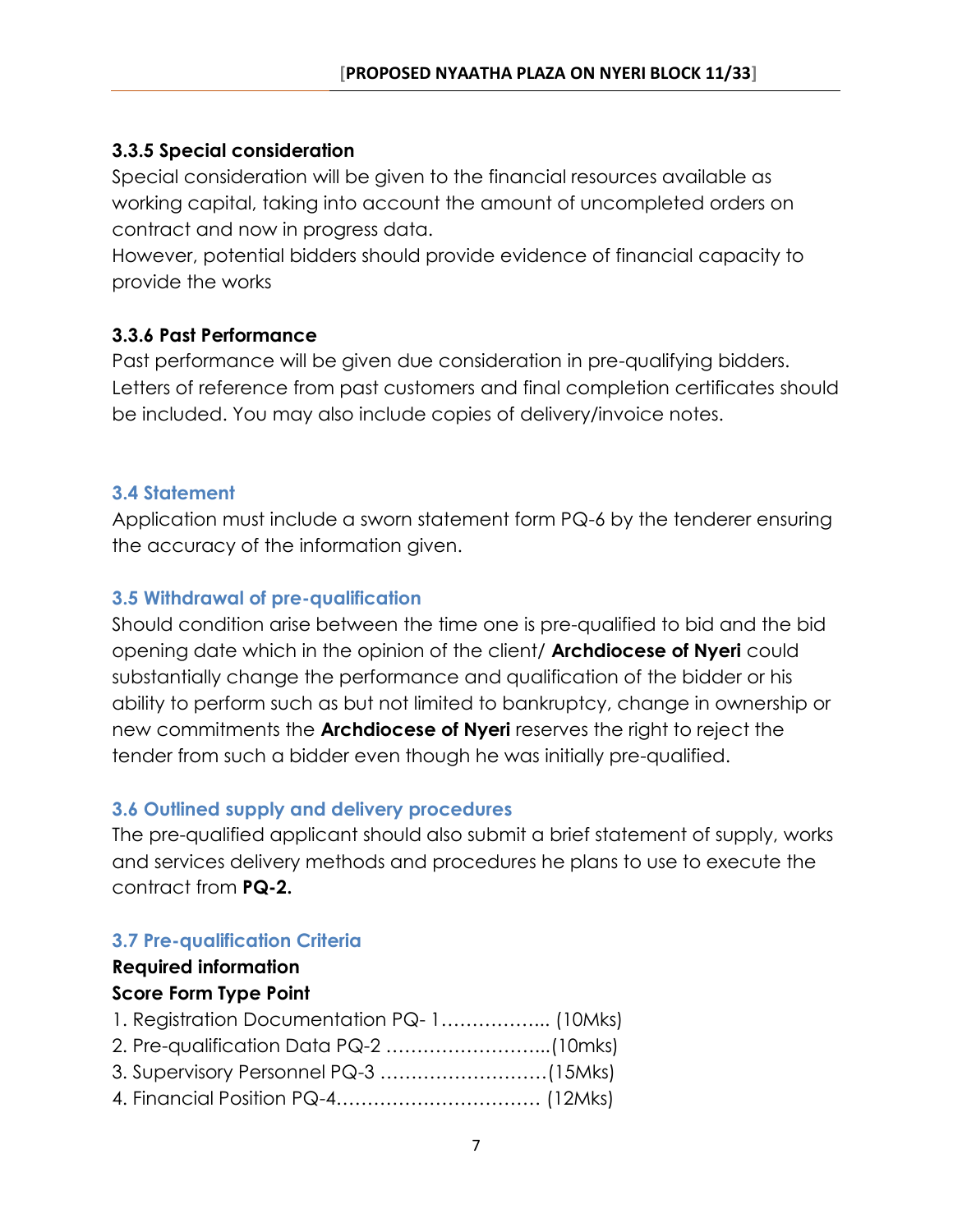| TOTAL 100                                   |  |
|---------------------------------------------|--|
|                                             |  |
| 8. Confidential Questionnaire PQ-8 (10 Mks) |  |
|                                             |  |
|                                             |  |
|                                             |  |

## **TOTAL 100**

#### **3.7 Qualification Mark**

The Qualification Mark is **70 points** and above.

## **Form PQ 1 – Pre-qualification documentation**

#### **MANDATORY REQUIREMENTS FOR THE TENDERER**

All firms must provide certified:

- 1. Copies of Certificate of Registration/Incorporation
- 2. Valid copy of V.A.T Registration Certificate
- 3. Valid Tax Compliance Certificate from KRA
- 4. Bank references

5. Registration certificates with National Construction Authority (NCA) 5 and above

- 6. Current Single Business Permit
- 7. Copy of CR 12 to be attached
- 8. Company profile that shall include details of the management team

Registration with **National Construction Authority (NCA) category NCA 5** and above and Ministry of Public works is a **MUST**

## **Form PQ 2 Pre-qualification data**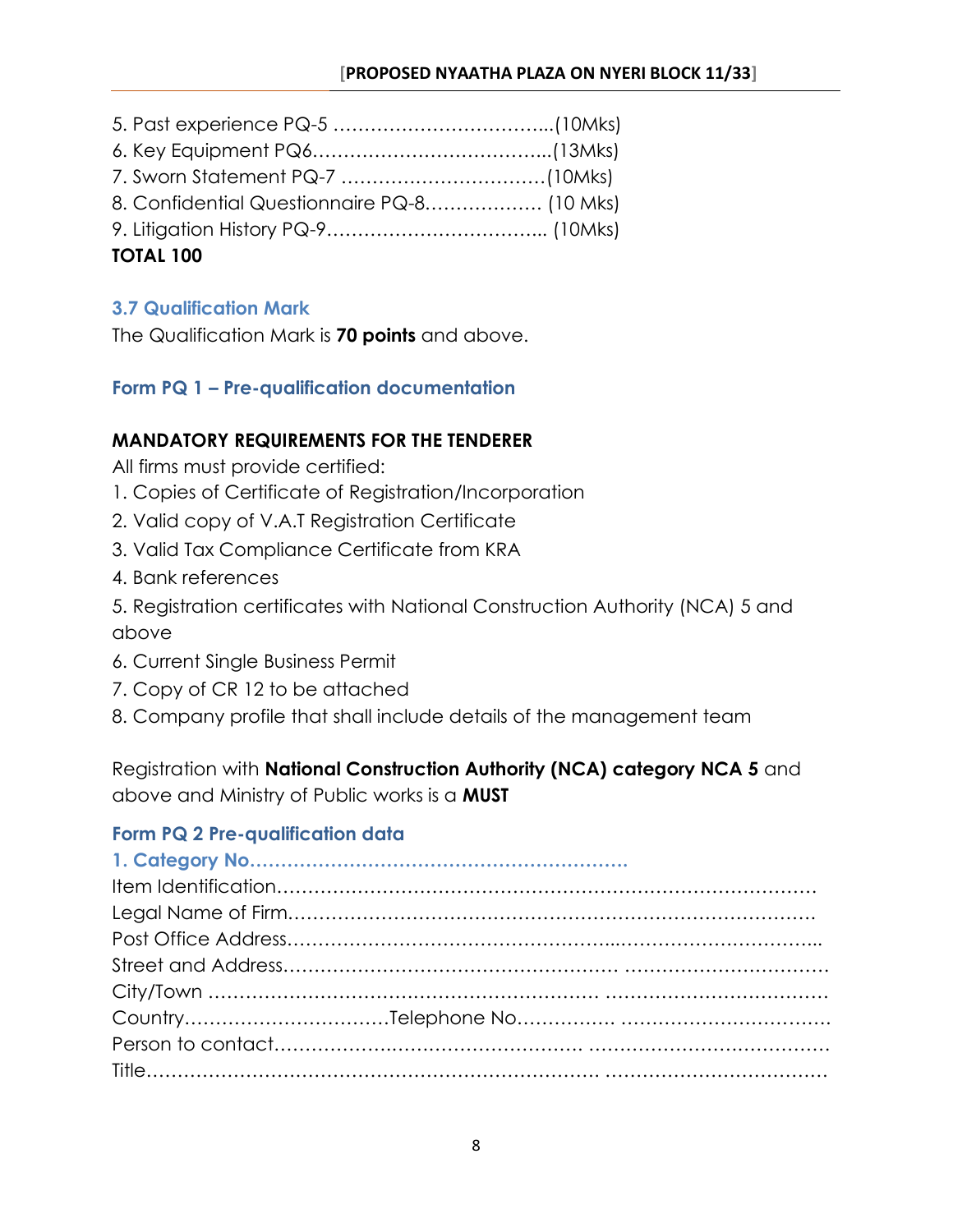| Enclose copy of the organization chart of the firm indicating the main fields of |
|----------------------------------------------------------------------------------|
| activities.                                                                      |

## **Form PQ-3 Supervisory personnel**

| Length of service with contractor or supplier position held |
|-------------------------------------------------------------|
| Construction Supplying or services experience               |
|                                                             |
|                                                             |
|                                                             |
|                                                             |
|                                                             |
|                                                             |
|                                                             |
| <b>Proposal Technical Personnel</b>                         |
|                                                             |
|                                                             |
|                                                             |
|                                                             |
|                                                             |
|                                                             |
|                                                             |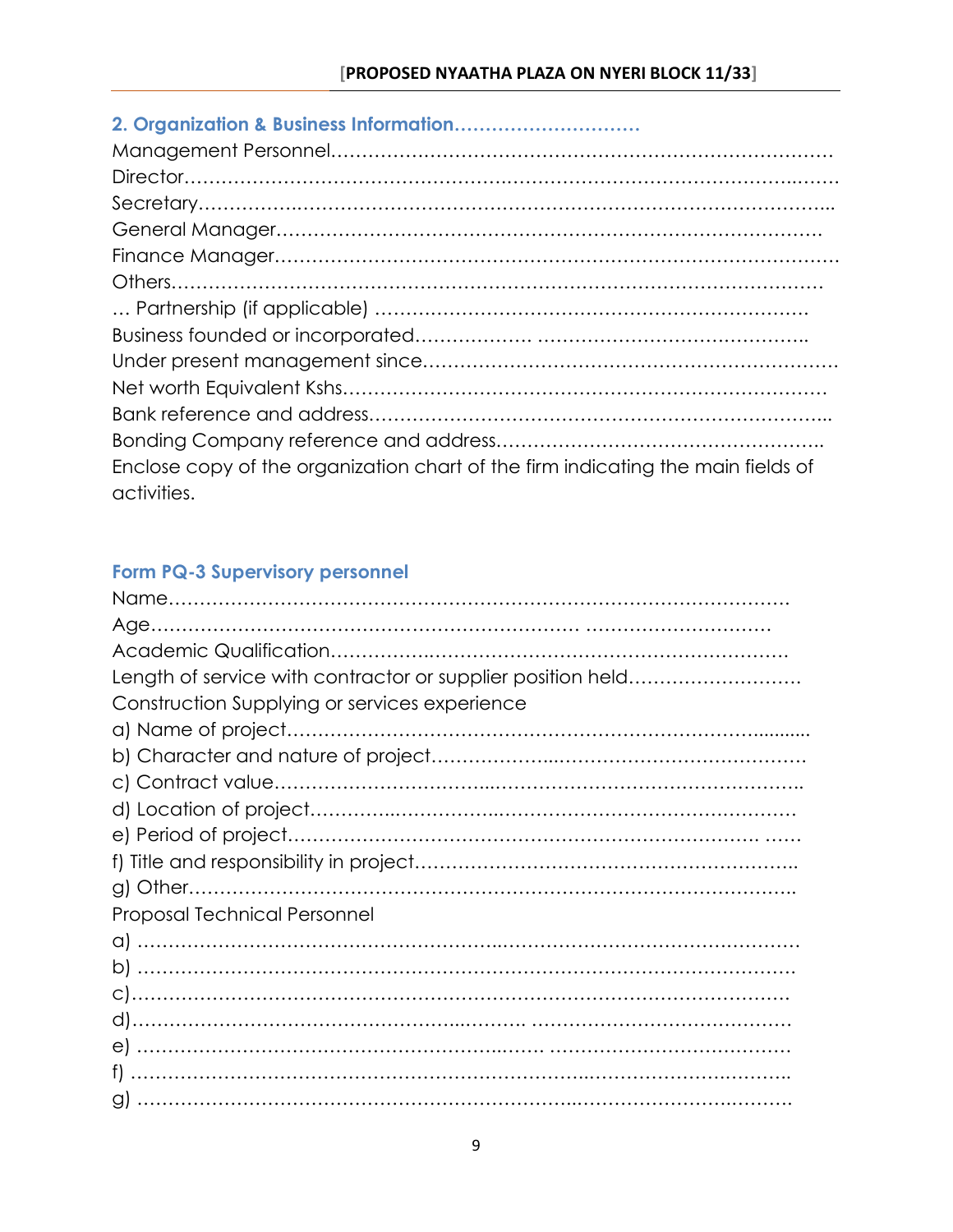## **Form PQ-4 Financial position**

Attach a copy of firm's two recent certified financial statements giving summary of quick assets and current liabilities/or any other financial support.

#### **Form PQ-5 Past experience**

| Names of at three (3) applicant's clients in the last two years. |
|------------------------------------------------------------------|
|                                                                  |
|                                                                  |
|                                                                  |
|                                                                  |
|                                                                  |
| 2. Name of 2nd client (Organization)                             |
|                                                                  |
|                                                                  |
| (iii) Name of contact person at the client (Organization)        |
|                                                                  |
|                                                                  |
|                                                                  |
| 3. Name of 3rd client (Organization                              |
|                                                                  |
|                                                                  |
| (iii) Name of contact person at the client (Organization)        |
|                                                                  |
|                                                                  |
|                                                                  |

## **Form PQ-6 Key Equipment**

List as stated the equipment particulars owned by your business

| Name of   |       | No. of   Description: -Type,   Condition   Years of   Present |         |            |
|-----------|-------|---------------------------------------------------------------|---------|------------|
| Equipment | units | make model,<br>capacity, etc                                  | service | l location |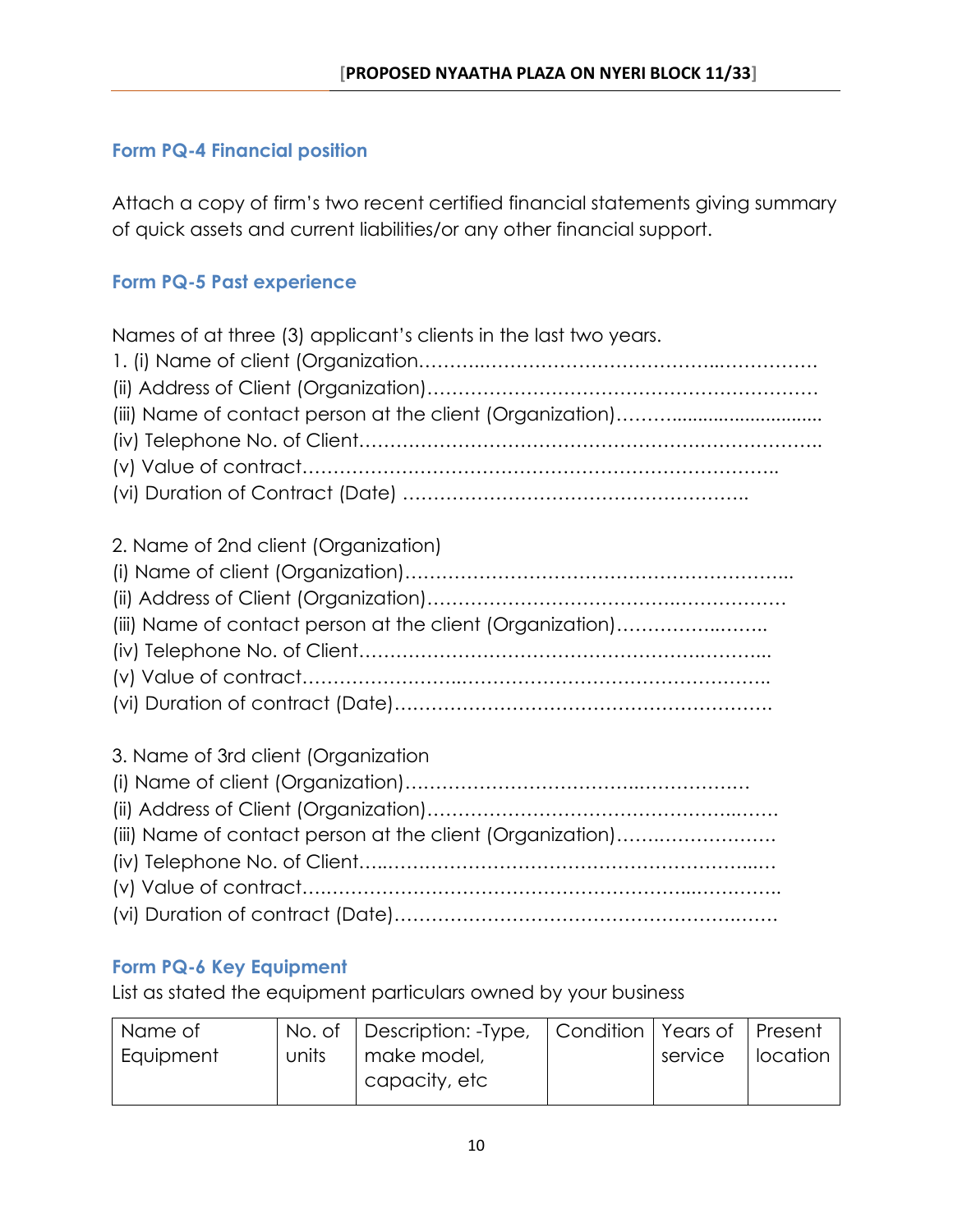#### **Form PQ-7 Sworn statement**

Having studied the pre-qualification information for the above project we/I hereby state:

1. The information furnished in our application is accurate to the best of our knowledge.

2. That in case of being pre-qualified we acknowledge that this grants us the right to participate in due time in the submission of a tender or quotation on the basis of provision in the tender or quotation documents to follow.

3. When the call for Tender/Quotations is issued the legal technical or financial conditions or the contractual capacity of the firm changes, we come ourselves to inform you and acknowledge your right to review the pre-qualification made. 4. We enclose all the required documents and information required for the prequalification evaluation.

| (Full name and designation of the person signing and stamp or seal) 11 |  |
|------------------------------------------------------------------------|--|

## **Form PQ-8 confidential business questionnaire**

You are requested to give the particulars indicted in part 1 and either part 2(a) 2(b) or 2(c) whichever applies in your type of business. You are advised that it is a serious offence to give false information on this Form.

#### **Part 1 – General:**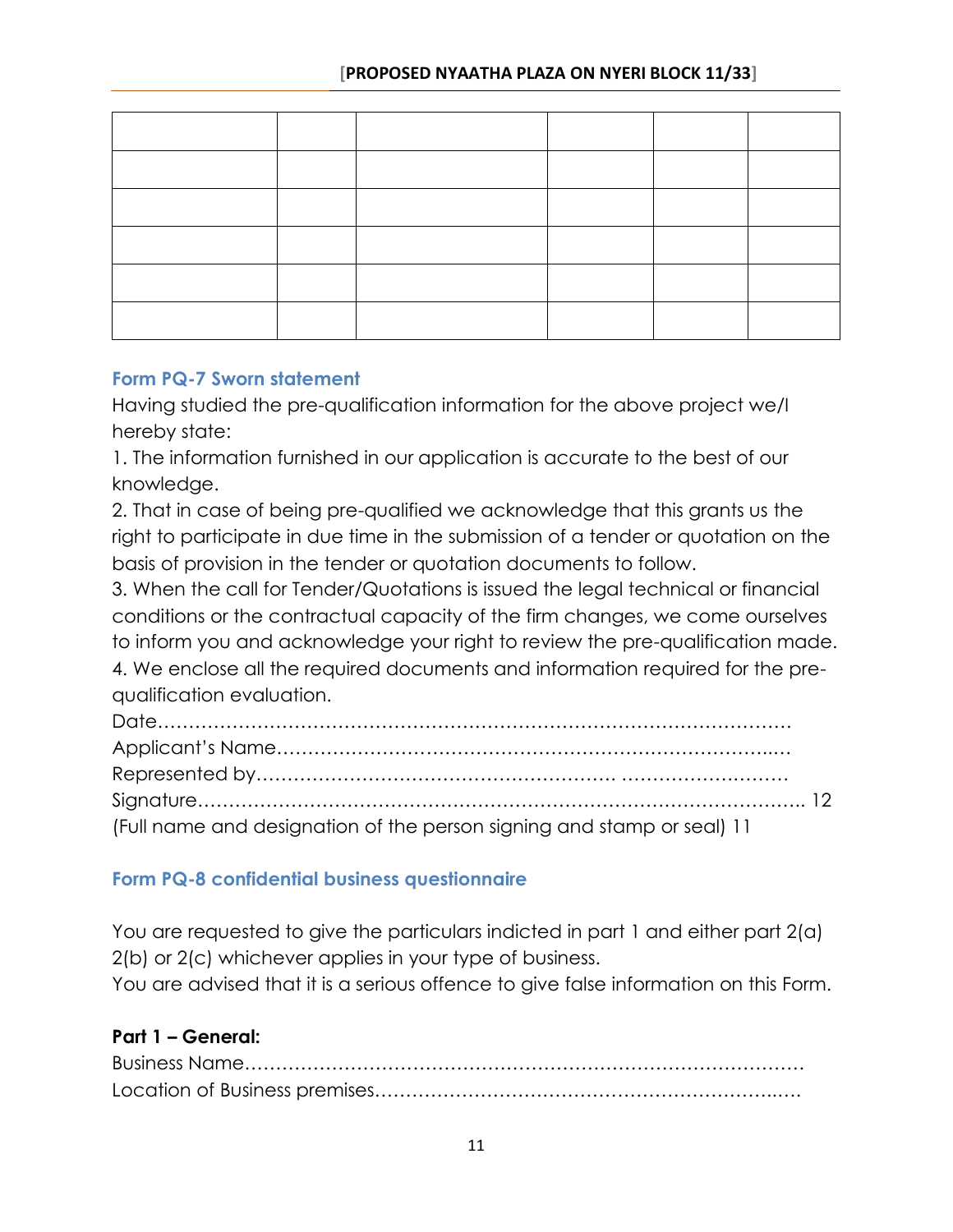| Date                                                       |
|------------------------------------------------------------|
| Maximum value of business which you handle at any one time |
| Name of your                                               |
|                                                            |
| Email Address                                              |
|                                                            |
| PART 2(A) - Sole Proprietor:                               |
|                                                            |
|                                                            |
|                                                            |
| Part 2(b) - Partnership: -                                 |
| Name Nationality Citizenship Details Shares                |
|                                                            |
|                                                            |
|                                                            |
|                                                            |
| Part 2 (c) - Registered Company                            |
|                                                            |
| Private or Public                                          |
| State the nominal and issued capital of the company        |
|                                                            |
|                                                            |
|                                                            |
| Give details of all directors as follows: 13               |
| Name Nationality Citizenship Details Shares                |
|                                                            |
|                                                            |
|                                                            |
|                                                            |
|                                                            |

Date…………………………………Signature & Stamp of

Tender…………………………..…..

If Kenyan Citizen indicate under Citizenship Details whether by Birth, Naturalization or Registration.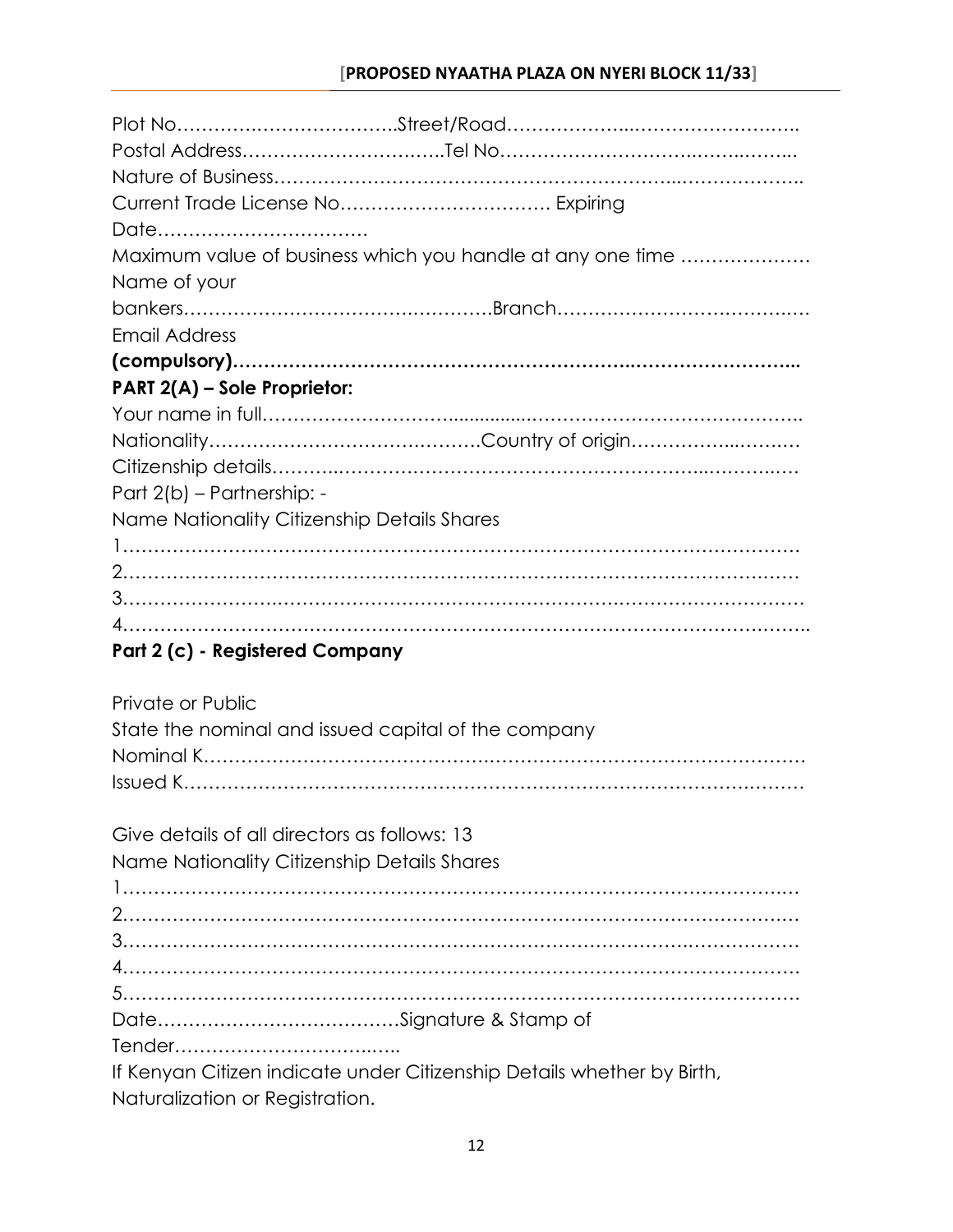## **Form PQ-9 Litigation history**

| Name of                    | Award for or | Name of client    | Disputed       |
|----------------------------|--------------|-------------------|----------------|
| Contractor/Supplier        | against      | cause of          | Amount         |
|                            |              | litigation and    | (current value |
|                            |              | matter in dispute | Kshs.          |
|                            |              |                   | Equivalent)    |
| Contractors/               |              |                   |                |
| Supplier should provide    |              |                   |                |
| information on any history |              |                   |                |
| litigation or arbitration  |              |                   |                |
| resulting from contracts   |              |                   |                |
| executed in the last five  |              |                   |                |
| years or currently under   |              |                   |                |
| execution.                 |              |                   |                |